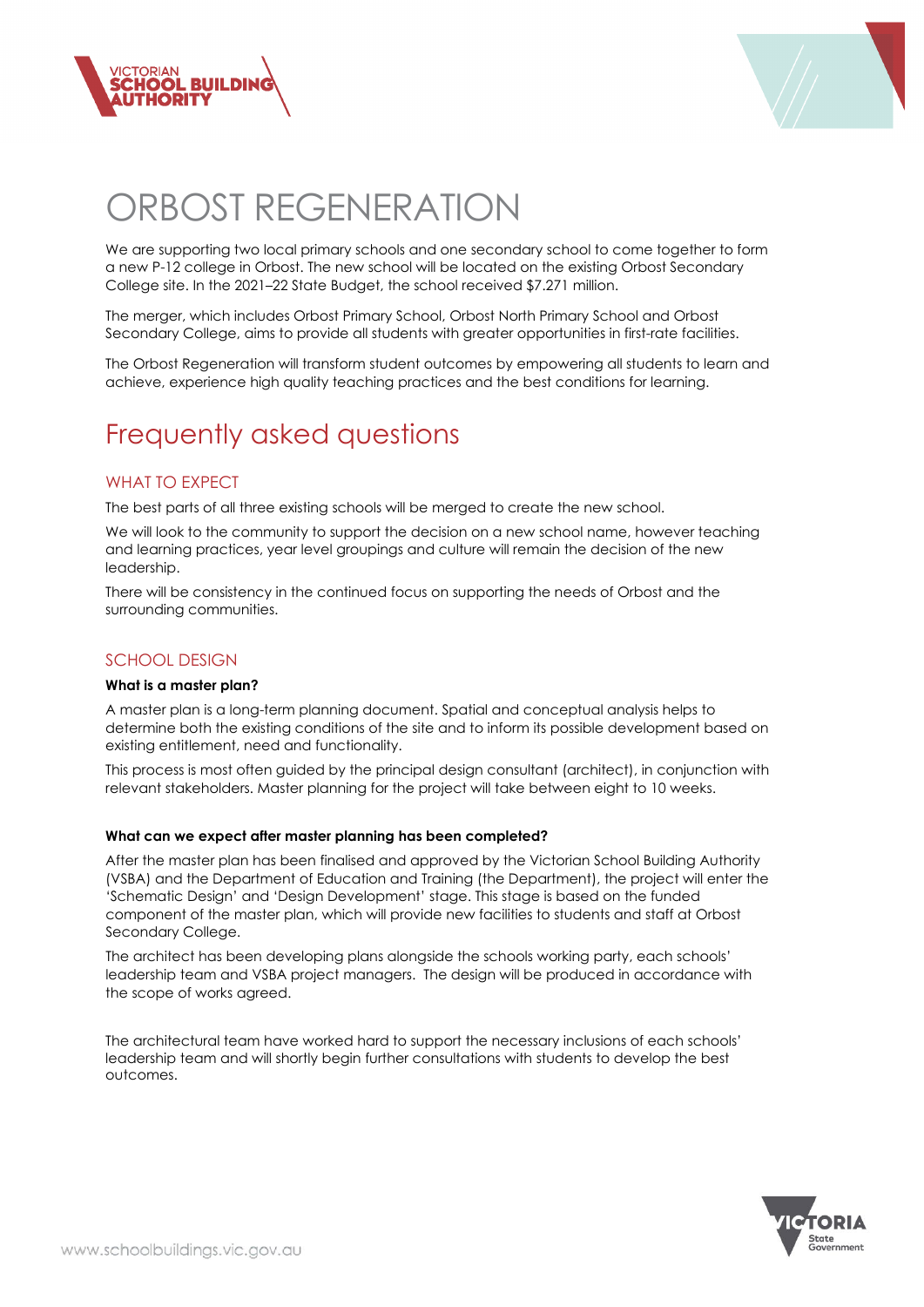



#### **Future for Orbost Primary School and Orbost North Primary School sites**

Once Orbost P-12 College (interim name) commences operation the sites of Orbost Primary School and Orbost North Primary School will no longer be required for educational purposes.

To support future use of the vacant sites, they will be added to the VSBA Land Regeneration Program. The VSBA will work through this program in accordance with relevant Government policy, including the Victorian Government Land Use Policy and the Victorian Government Land Monitor Policy and Guidelines.

## **Upgrades and modernisation works at Orbost Secondary College**

Site plan:



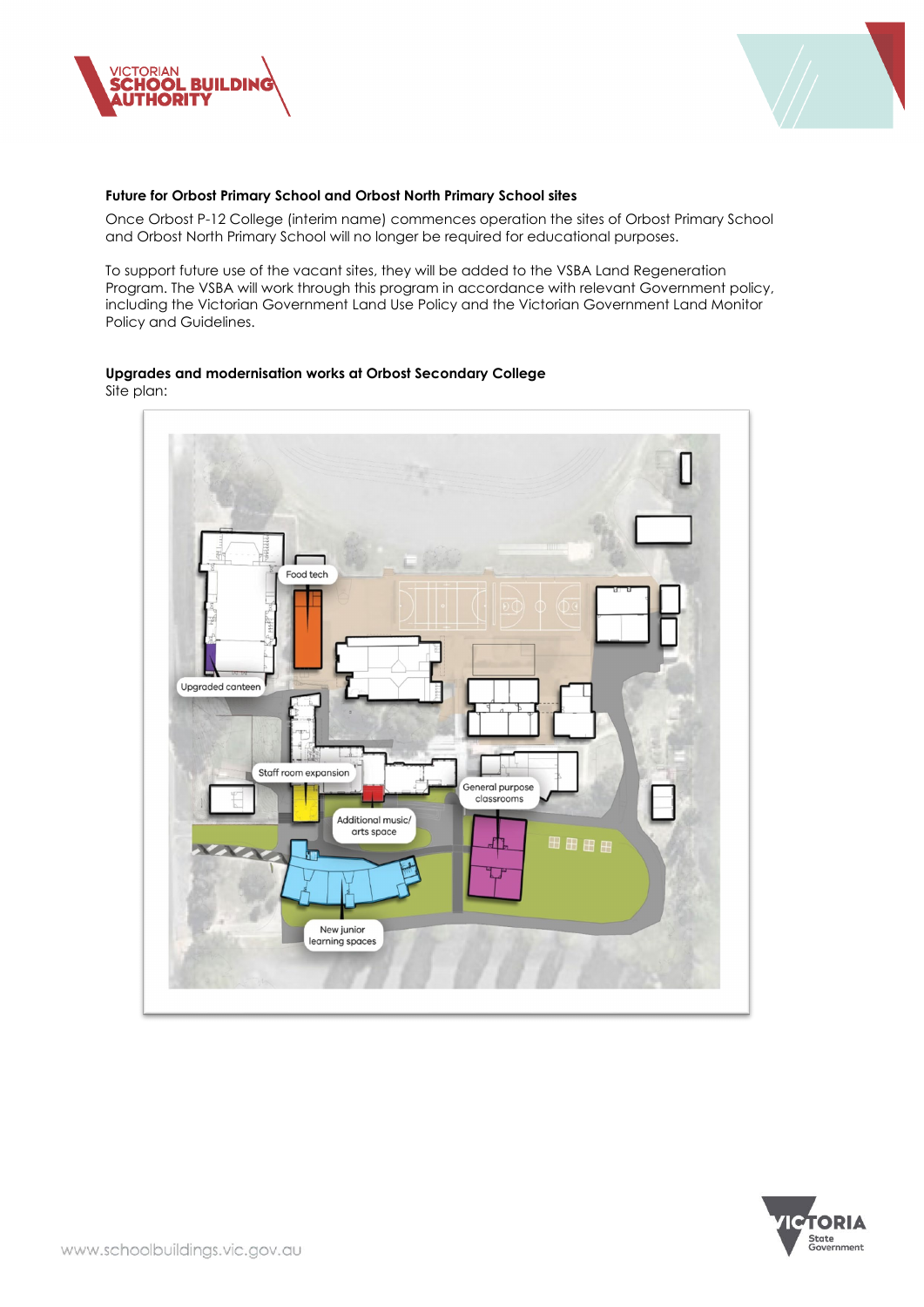



# CONSULTATION AND ENGAGEMENT

#### **How will parents and carers be engaged throughout the process?**

Parents and carers are encouraged to approach their child's Principal to ask questions and provide feedback at any time during the process. Parents and carers are also welcome to contact the VSBA directly to ask about the project.

#### **Engagement with traditional owner groups**

Each school works closely with their Koorie Engagement Support Officers (KESOs) and is guided by their expertise to provide the best culturally sensitive practices. That expertise will be harnessed to provide further guidance in the engagement of traditional owner groups during the merger process.

In addition to the KESOs, Orbost's local Aboriginal Controlled Health Organisation is Moogji will be engaged during the renaming process to ensure appropriate decision making.

#### **Decision making**

The leadership teams of the three existing schools are part of a working party who represent the schools and their needs. The Education Department is working with the architect and principals to make sure the school communities are informed and updated on the project.

#### **Who is in the working party and what do they do?**

The working party consists of principals and school council members representing their three school communities. While the formal working party was formed in 2019, the schools have been working together for many years and meet regularly to discuss the current and future needs of their students and schools. Together, the working party developed the proposal for the schools to merge.

## ABOUT THE PROJECT

#### **Why was this decision made to bring the schools together?**

By coming together on one site, and building on the already strong, collaborative relationships of the schools, students will have access to more subject choices and teachers, and educators will receive more opportunities for professional learning and development. We can build on the work already achieved to create a new P-12 college and support the local community to see greater educational outcomes for students.

The merger was driven by the schools and school councils and proposed after significant consideration. This included multiple site visits to other P-12 schools throughout 2019. The three school councils passed a motion for the merger at the end of 2019.

#### **Why was the Orbost Secondary College site chosen?**

The site was chosen by the working party in partnership with the Department for its size, location, and centrality for the school community. The site is the largest of the three schools in the regeneration project and will provide all students with access to more subjects, a wider range of facilities and will support the transition between primary and secondary learning by building earlier, closer relationships between students, staff and educators.

#### **What does this mean for students?**